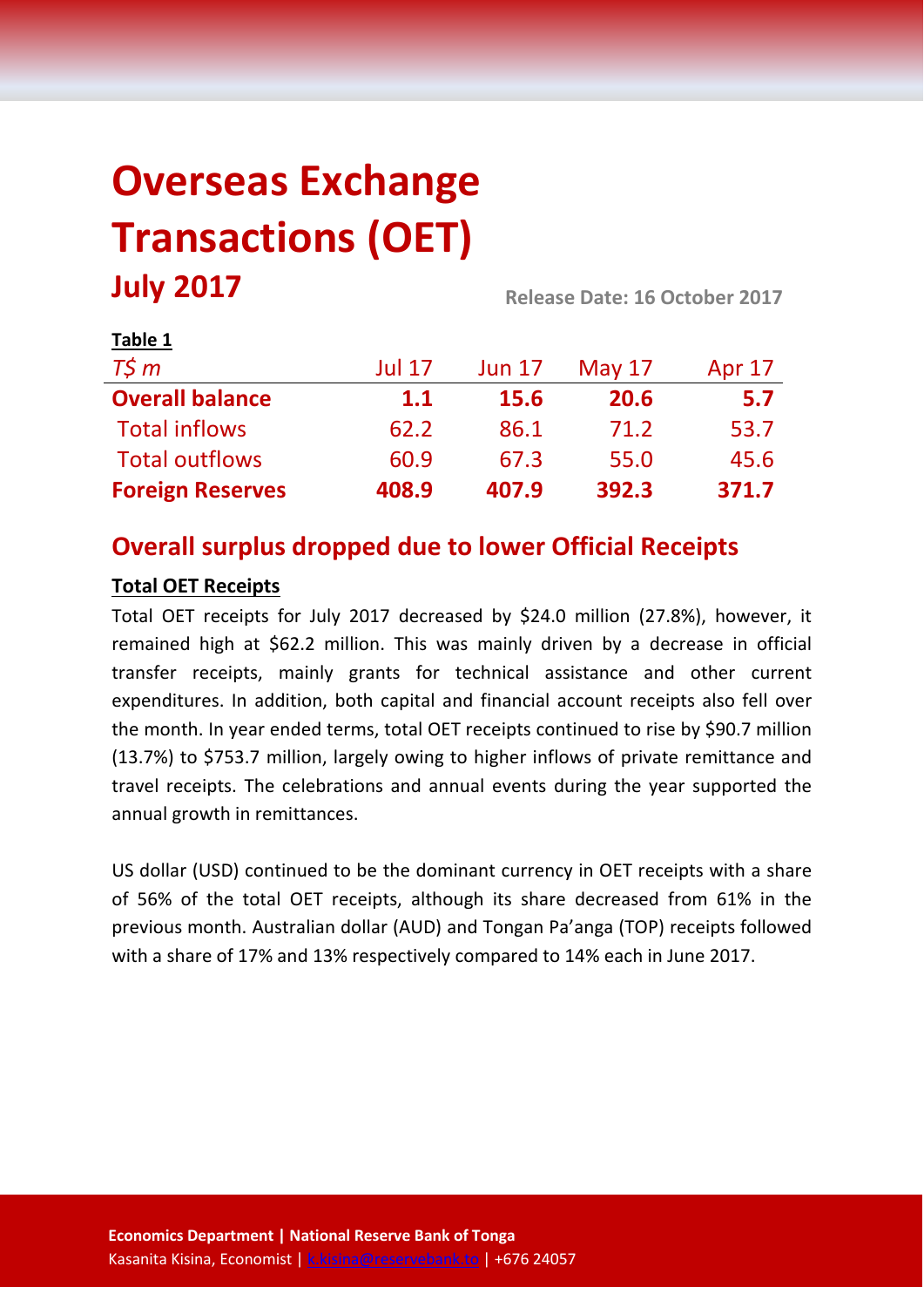#### **Current Account Receipts**

Current account receipts declined over the month by \$16.7 million (22.9%) to \$56.4 million, driving the monthly decline in total OET receipts. This was due mainly to a decrease in official transfer receipts, mainly official grants received for technical assistance and other current expenditures. Additionally, lower receipts in export and primary income supported the monthly decline. Service receipts however rose over the month. Current account represented 91% of the total OET receipts. In year ended terms, total current account receipts rose by \$97.8 million (18.6%) to \$622.4 million. Higher private transfer and service receipts drove the annual increase in total OET receipts.

Transfer receipts decreased by \$24.4 million (45.9%) to \$28.8 million over the month to July 2017. Official transfers which were mainly official grant receipts for current expenditure and technical assistance, declined by \$24.5 million over the month. Private transfer receipts which are mainly receipts for family support also fell by \$0.7 million. This indicate the end of annual

church conferences and other events occurred in June 2017. Transfer received by non-profit institutions rose by \$0.8 million. The transfer receipts accounted for 46% of the total OET receipts. In year ended terms, total transfer receipts were \$56.9 million (16.5%) higher than the previous year, driven mainly by higher private

transfers, particularly receipts for family support.

The proceeds from export also declined by \$0.5 million over the month, due mainly to lower receipts from agricultural exports. Receipts from marine and other exports also declined by \$0.1 million each. This conincided with the decline in the volume of agricultural products exported for July 2017 by 189.4 tonnes. Total receipts from export



rose over the year by \$7.7 million with proceeds from agricultural exports contributed largely with \$4.5 million.

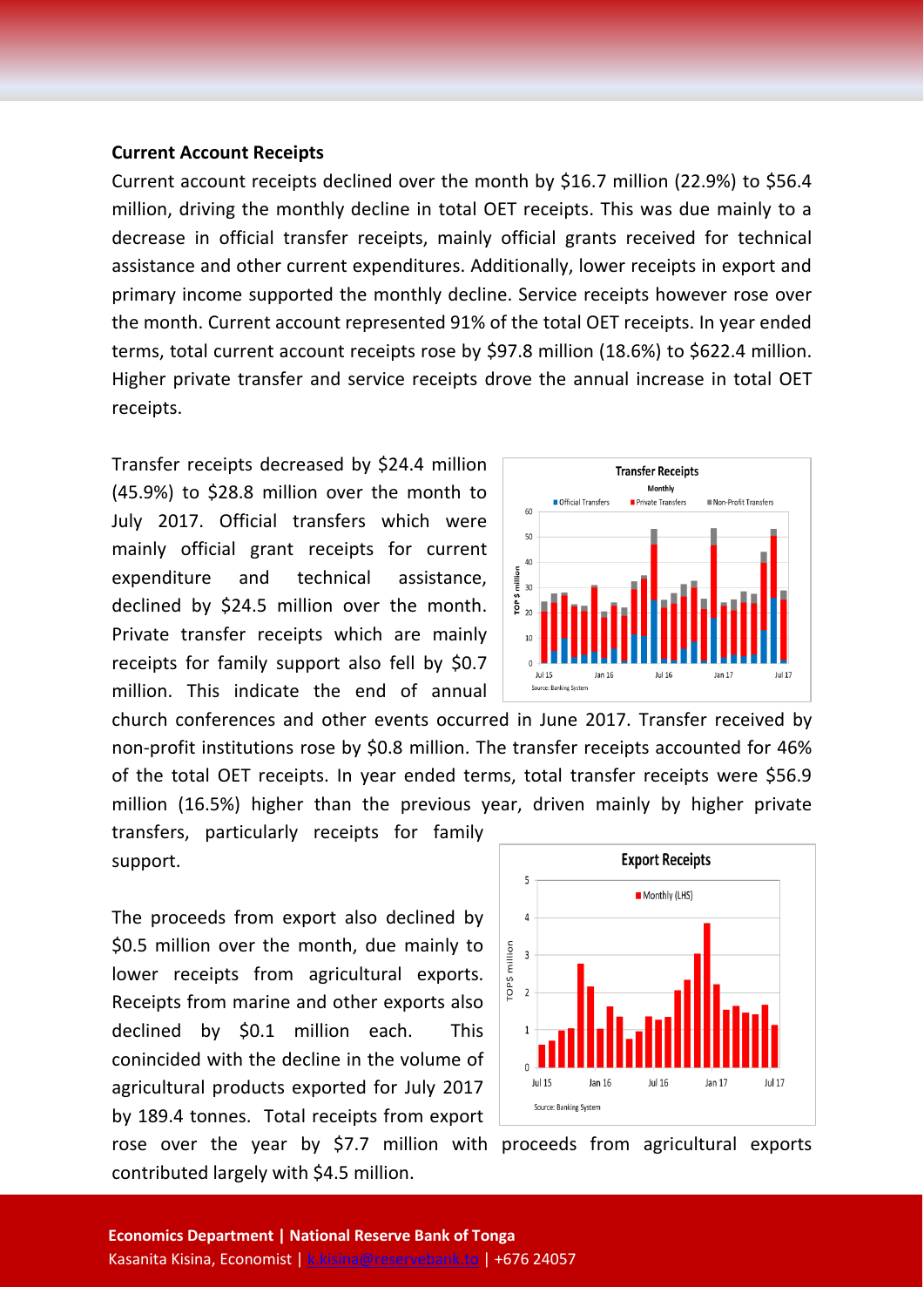In contrast to the monthly trend, services receipts rose over the month by \$8.5 million (51.6%) to \$25.1 million. This was driven by higher receipts from other services mainly receipts from telecommunication services as receipts rose by \$8.4 million over the month. Receipts from personal travel also rose by \$0.2 million in the same period. Over the year, service receipts rose by \$38.0 million to \$179.2 million, of which 62% of total annual service



receipts were from travel receipts and the remaining 38% were from the other services. This corresponded to the growth in the tourism sector.

#### **Financial Account & Capital Account Receipts**

In July 2017, financial account decreased by \$5.6 million to \$2.9 million, mainly due to lower interbank transfer as receipts declined by \$5.6 million over the month. There were no receipts recorded for both direct and portfolio investment in July 2017. Capital account receipts also declined over the month by \$1.7 million. Official and private capital transfer receipts both fell by \$1.0 million and \$0.7 million respectively. Over the year to July 2017, financial account receipts declined by \$19.9 million to \$98.7 million whereas the receipts on capital account rose by \$12.9 million to \$32.6 million.

#### **Total OET Payments**

In July 2017, total OET payments slightly decreased by \$6.5 million (9.6%) to \$60.9 million, mainly due to lower import and primary income payments offsetting the higher financial payments. In annual terms, total OET payments rose by \$64.2 million (11.0%), which was attributed to higher import and primary income payments, particularly for wholesale & retail goods and dividend payments.

The USD remained the top currency for OET payments in July 2017, rising from a share of 50% to 58%, coinciding with the appreciation of TOP against USD. The NZD and FJD payments followed with a share of 21% and 10% respectively of the total OET payments.

#### **Current Account Payments**

Current account payments fell over the month by \$13.0 million (20.1%) to \$51.5 million. All major categories of current account payments declined with the exception of transfer payments. Lower import and primary income payments during the month drove the overall decrease in current account payments. In annual terms,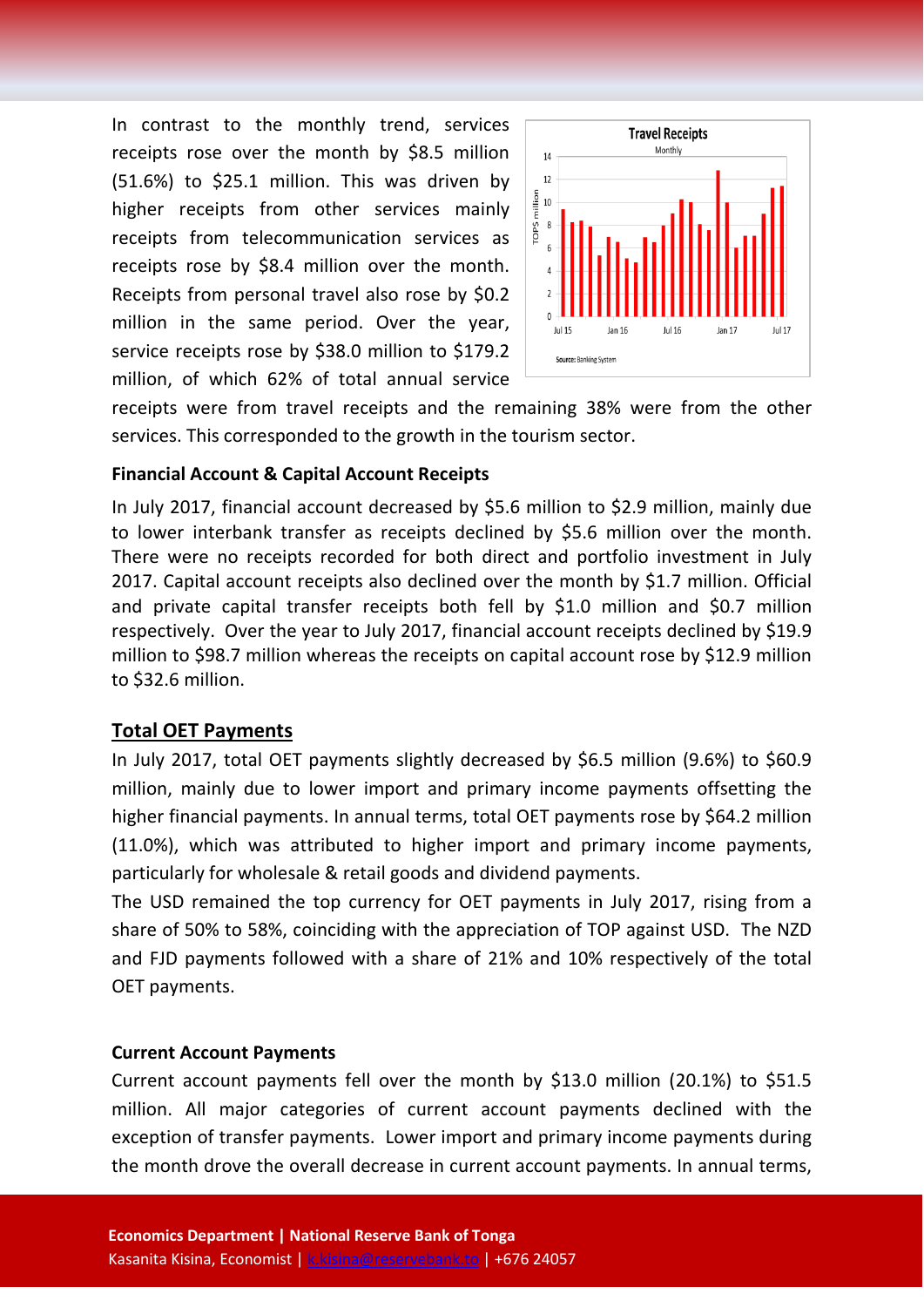the total current account payments rose by \$65.4 million (12.2%), attributed mainly to higher imports and primary income payments and accounted for 93.2% of the total OET payments.

Total import payments for July 2017 declined by \$6.8 million to \$32.9 million. The government import payments declined the most by \$3.8 million. This was supported by the decreased in payments for construction materials, oil and vehicle imports by \$2.5 million, \$1.7 million and \$0.8 million respectively. On the other hand, wholesale & retail import payments rose by \$2.0 million. Over the year, total import payments rose by



\$37.7 million to \$369.6 million, driven mainly by higher wholesale & retail import payments which rose by \$79.7 million. This coincided with the rise in container registrations over the year by 13.5%.

Primary income payments decreased by \$6.2 million over the month due to dividends repatriating by banks to their non-resident shareholders. Payments for primary income rose over the year by \$18.6 million, again driven by dividends repatriation sent abroad.

Service payments slightly declined by \$0.9 million, due mainly to payments in other private services particularly professional, management and other business services. In year ended terms, service payments rose by 11.2% to \$140.1 million.

On the other hand, transfer payments rose by \$0.9 million (21.2%) to \$5.0 million. There were no official or non-profit payments made during the month, whereas the private transfer payments rose by \$1.0 million. In year ended terms, total transfer payments fell by \$5.2 million, due mainly to private transfer payments particularly gifts send to families and relatives abroad.

## **Capital & Financial Account Payments**

Financial account payments rose by \$6.5 million over the month while over the year payments decreased by \$1.7 million, mainly due to lower interbank transfer's activities. There were no capital account payments over the month however over the year capital payments rose by \$0.4 million, due mainly to private grants for capital expenditures.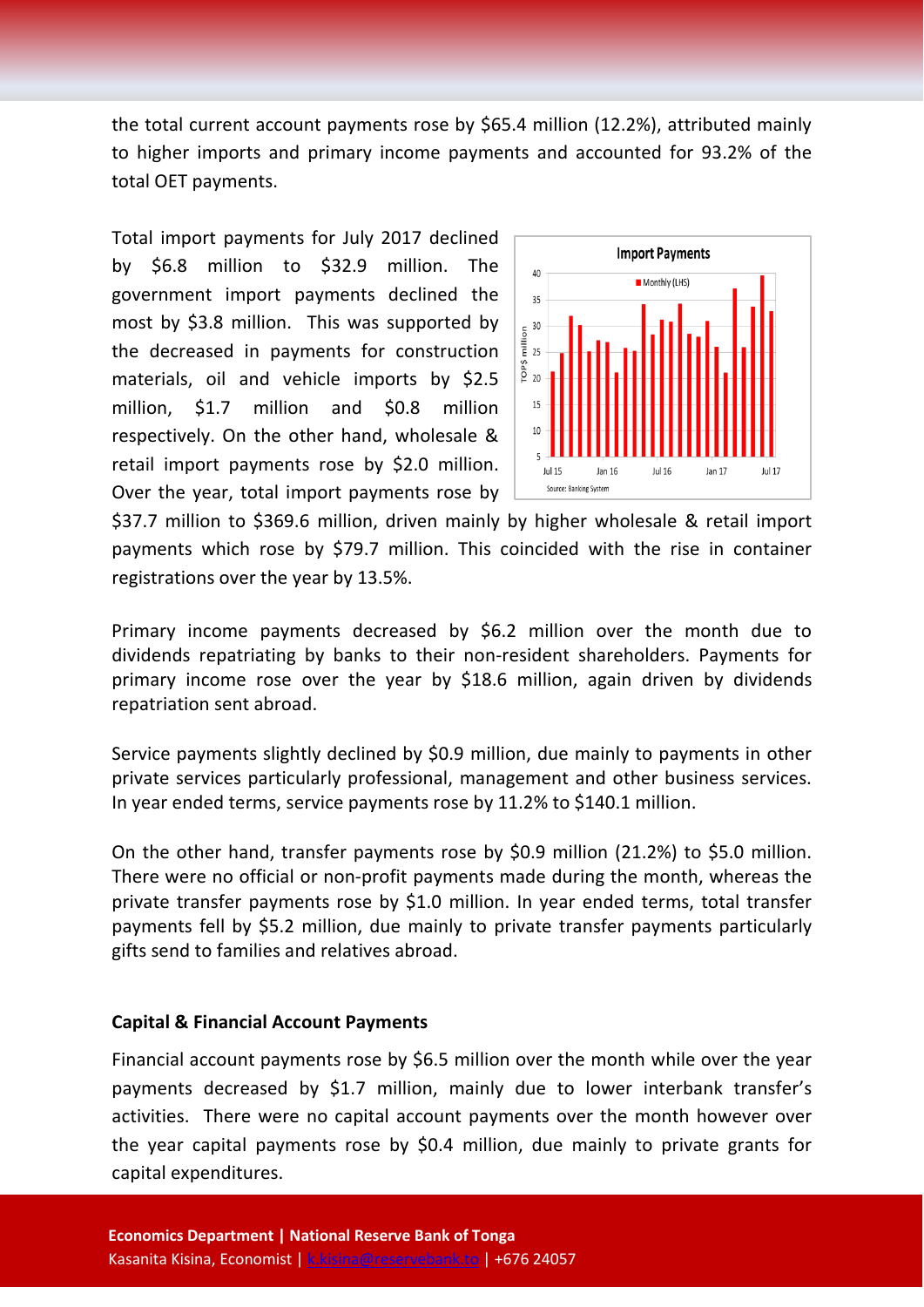### **Overall Balance & Foreign reserves**

The balance of Overseas Exchange Transactions was a surplus of \$1.1 million in July 2017. This contributed to the rise in the official foreign reserves to \$408.9 million in July 2017, sufficient to cover  $7.1<sup>1</sup>$  $7.1<sup>1</sup>$  $7.1<sup>1</sup>$  months of imports, which remained above the Reserve Bank's minimum range of 3-4 months of imports.

The outlook for the foreign reserves is to remain comfortably above the minimum range, given the expectation of on-going remittance receipts, Government receipts for technical assistance and other capital expenditures from donor partners which partly offset the higher anticipated import payments. However, delays to the inflow of these funds will pose a risk to the outlook.





<span id="page-4-0"></span> $1$  Method of calculation changed in February 2017 to include imports of both goods and services (previous method used imports of goods only)